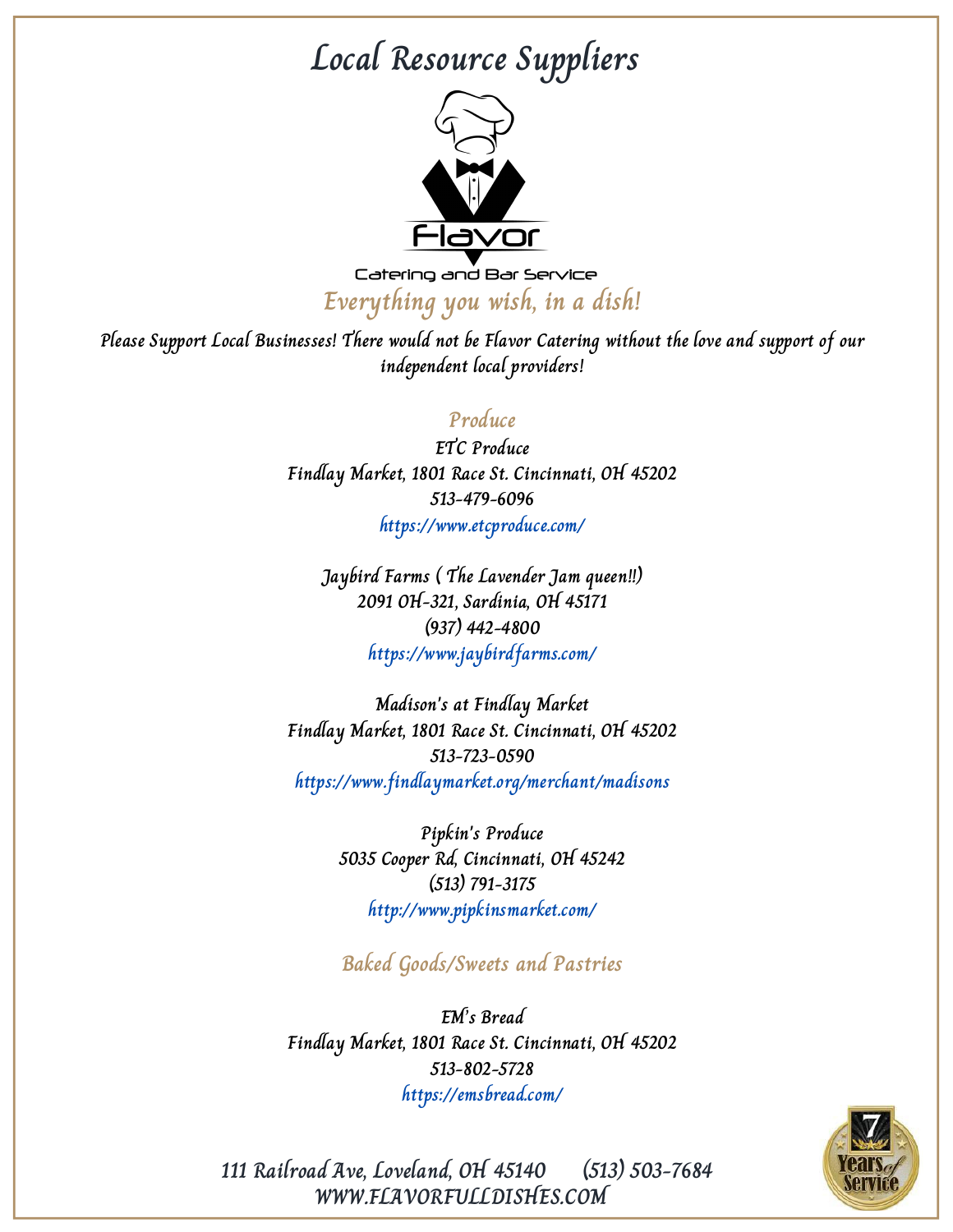

Catering and Bar Service **Everything you wish, in a dish!**

**Cherbourg Cyprus (All Gluten/Nut Free) 1804 Race St. Cincinnati, OH 45202 513-827-9767 https://cherbourgcyprus.com/**

**Inspiring Kind Bakery 7757 Five Mile Rd, Cincinnati, OH 45230 (513) 321-1705 http://www.inspiringkindbakery.com/**

**The BonBonnerie 2030 Madison Rd, Cincinnati, OH 45208 (513) 321-3399 https://www.bonbonerie.com/bakery/**

**Maggies Marvelous Mini Cheesecakes 513-340-5015 https://docs.google.com/forms/d/e/1FAIpQLSfNR5V5sZeZPGBB51605P68r-B\_FyVU69mdmn7CCVF5SPAKcQ/viewform**

#### **Meats/Seafood/Cheese**

**Country Meat Company Findlay Market, 1801 Race St. Cincinnati, OH 45202 513-723-1333 https://www.findlaymarket.org/merchant/countrymeatco**

**Mackie Meats 104 w Elder st. Cincinnati, OH 45202 (513) 421-0459 https://www.findlaymarket.org/merchant/mackiequalitymeats**



**111 Railroad Ave, Loveland, OH 45140 (513) 503-7684 WWW.FLAVORFULLDISHES.COM**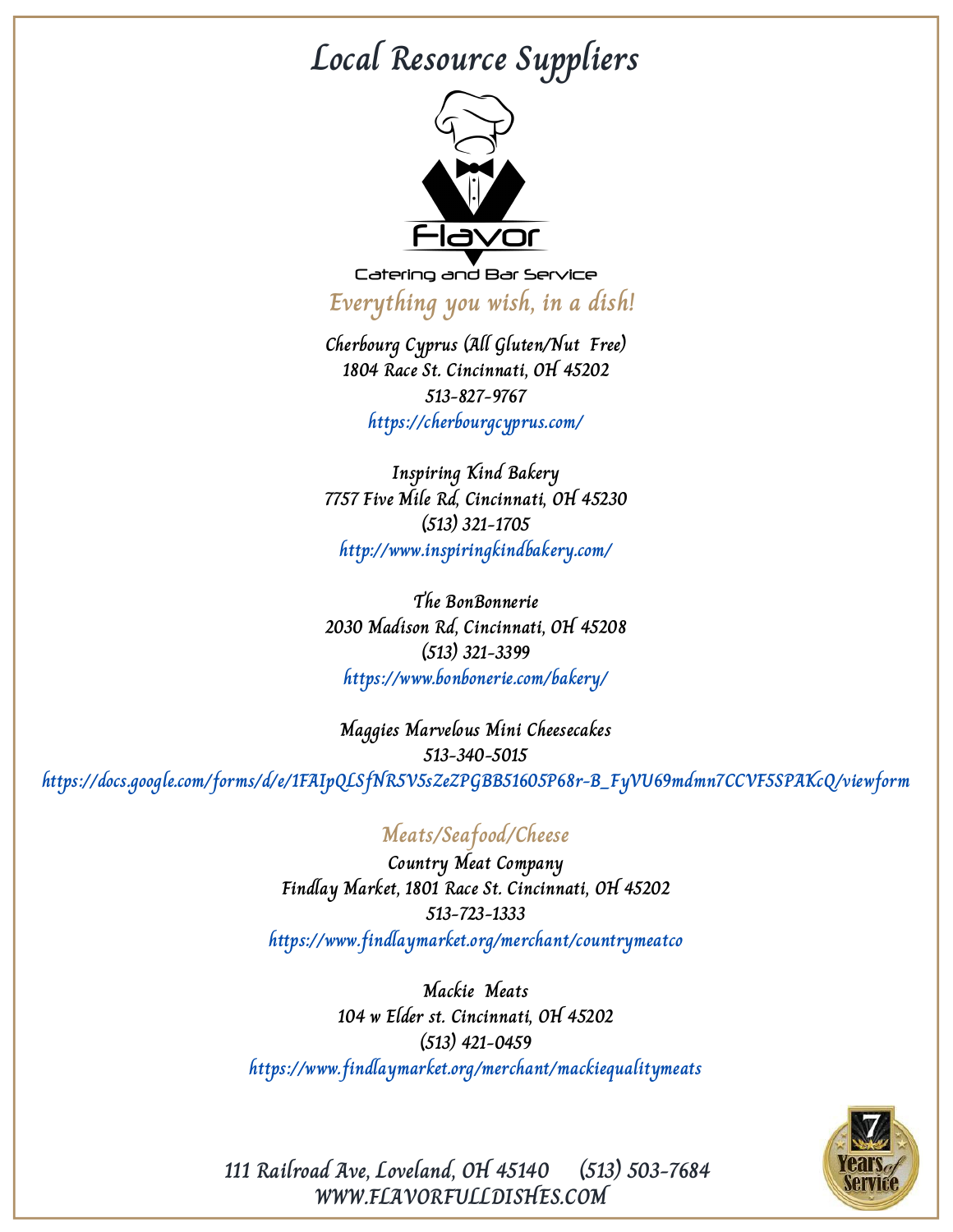

Catering and Bar Service **Everything you wish, in a dish!**

**J.E Gibbs Cheese and Sausage Findlay Market, 1801 Race St. Cincinnati, OH 45202 513-421-7459 https://www.findlaymarket.org/merchant/gibbscheese**

**Luken's Poultry, Fish & Seafood Findlay Market, 1801 Race St. Cincinnati, OH 45202 513-621-5567 https://www.lukensfish.com/**

> **Coastal Seafood 6928 Miami Ave. Madeira, OH 45243 https://coastal-seafood.business.site/**

**Harmony Plant Fare (Vegan Meat Supplier) Findlay Market, 1801 Race St. Cincinnati, OH 45202 513-818-2839 https://www.harmonyplantfare.com/**

#### **Pastas/ Oils**

**Russos Ravioli 5950 Montgomery Rd, Cincinnati, OH 45213, Cincinnati, OH 45236 (513) 833-7700 https://russosravioli.com/**



**111 Railroad Ave, Loveland, OH 45140 (513) 503-7684 WWW.FLAVORFULLDISHES.COM**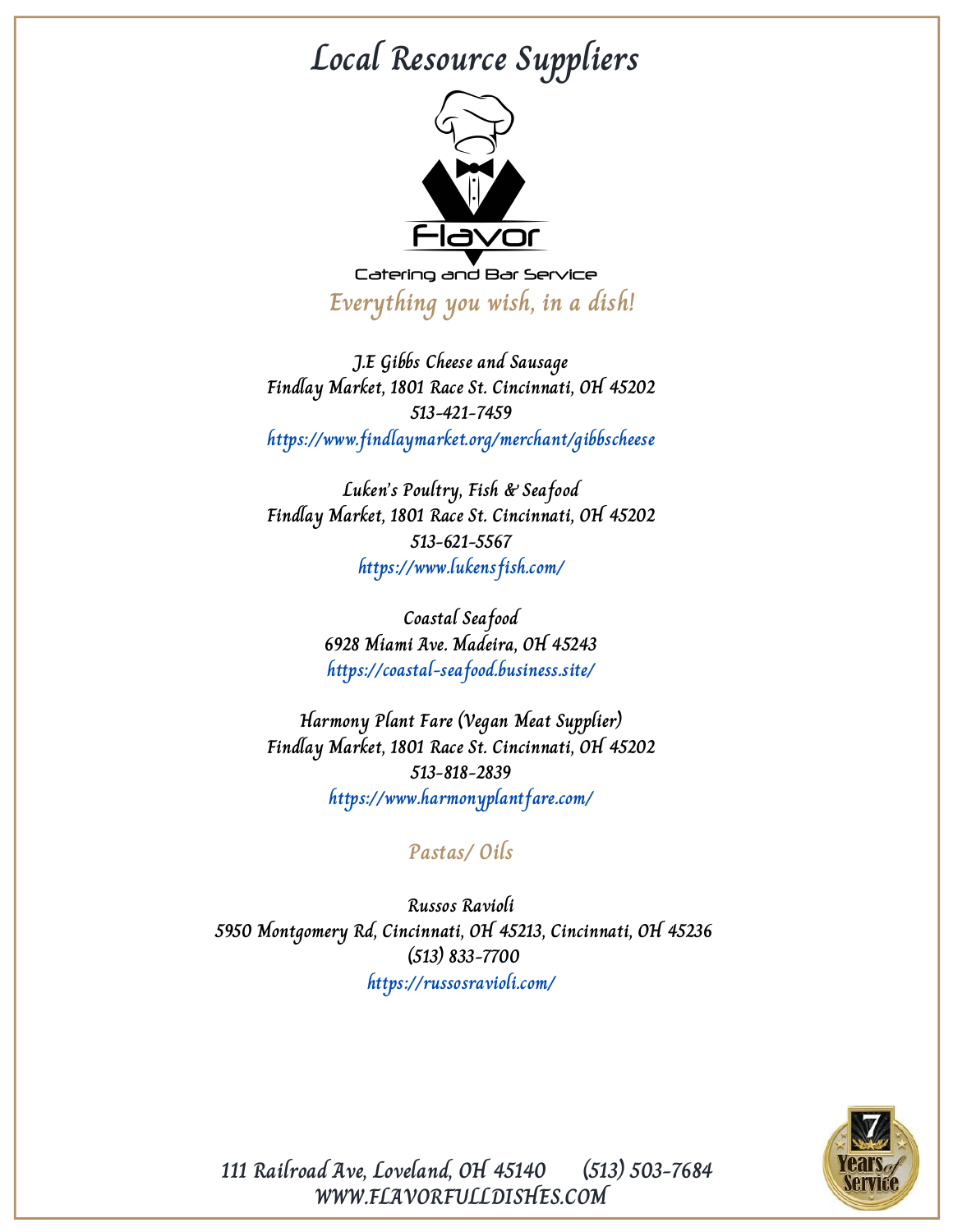

Catering and Bar Service **Everything you wish, in a dish!**

**Bouchards Pasta Findlay Market, 1801 Race St. Cincinnati, OH 45202 513-381-5938 https://www.findlaymarket.org/merchant/bouchardspasta**

**Kofinas Olive Oil 8210 Market Place Lane Cincinnati, OH 45242 (513) 549-EVOO (3866) https://kofinasoliveoil.com/?v=7516fd43adaa**

#### **Wine Supplier**

**A Bottle for Two 11920 Montgomery Rd. Cincinnati, OH 45249 (513) 583-8163 http://abottleortwo.com/contact/**

### **Coffee/Drinks**

**Hometown Cafe 111 Railroad Ave, Loveland, OH 45140 (513) 677-2600 https://www.hometowncafeloveland.com/**

**Deeper Roots Coffee 3056 Madison Rd, Cincinnati, OH 45209 (513) 913-9489 https://www.deeperrootscoffee.com/**



**111 Railroad Ave Loveland, OH 45140 (513) 503-7684 WWW.FLAVORFULLDISHES.COM**